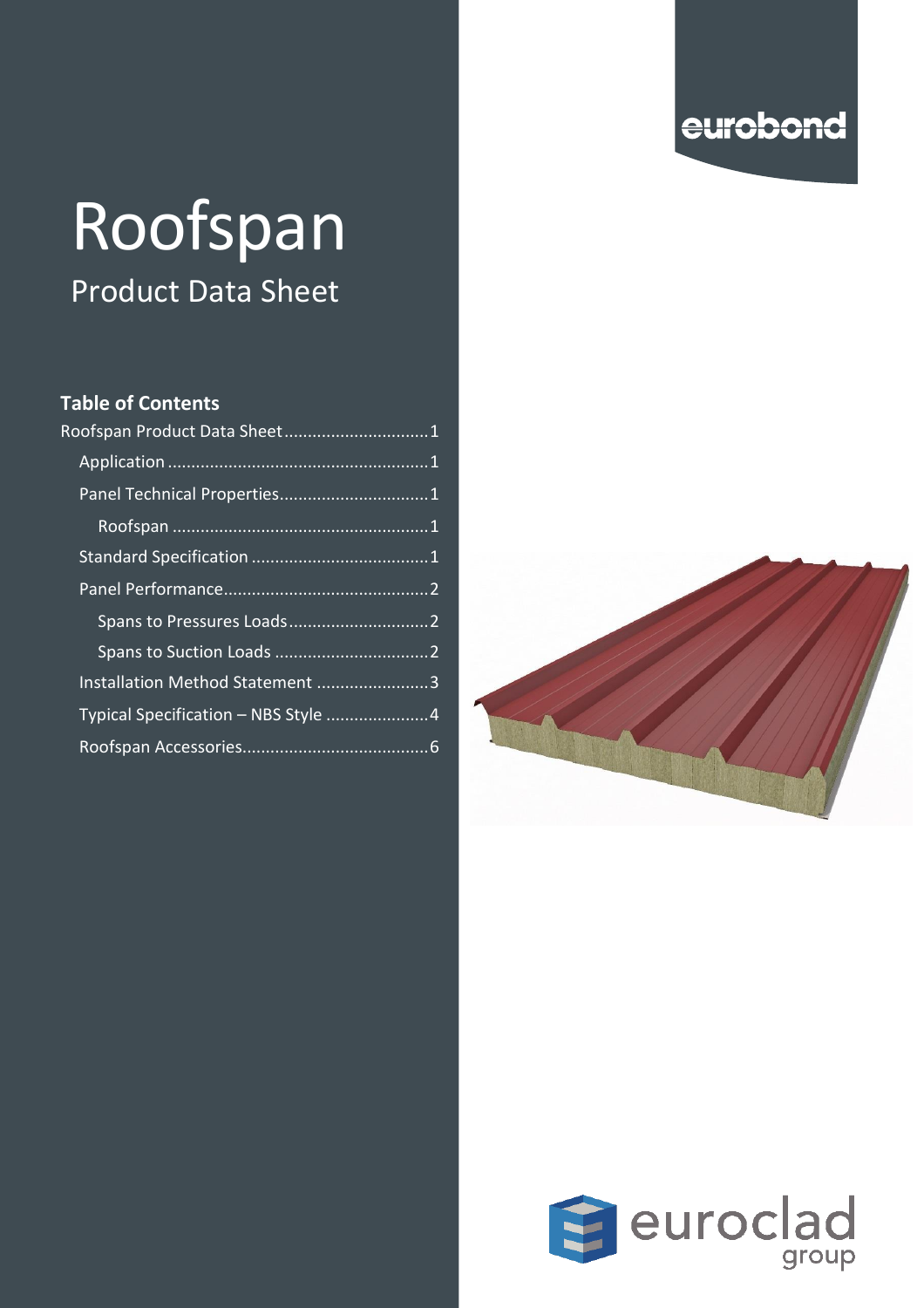

## <span id="page-1-0"></span>Roofspan Product Data Sheet



### <span id="page-1-1"></span>**Application**

Roofspan is a stone wool composite roof panel with trapezoidal metal outer sheet and metal liner. The panels are a 37.250.1000 profile and can be applied to structure with a minimum 5° pitch (post deflection).

## <span id="page-1-2"></span>**Panel Technical Properties**

<span id="page-1-3"></span>

| Roofspan              |                   |      |      |      |      |      |      |      |  |  |  |  |
|-----------------------|-------------------|------|------|------|------|------|------|------|--|--|--|--|
| Thickness             | mm                | 50   | 80   | 100  | 120  | 150  | 175  | 200  |  |  |  |  |
| Weight                | kg/m <sup>2</sup> | 16   | 19   | 21   | 23   | 26   | 28.5 | 31   |  |  |  |  |
| Thermal               | $W/m^2K$          | 0.76 | 0.50 | 0.40 | 0.34 | 0.28 | 0.24 | 0.18 |  |  |  |  |
| Acoustic <sup>1</sup> | dB                | 29   | 31   | 33   | 34   | 35   | 37   | 38   |  |  |  |  |
| Fire                  | <b>I</b> mins REI |      | 60   | 120  | 120  |      |      |      |  |  |  |  |

Fire Resistance is limited to purlin centres of 2095mm and below.

## <span id="page-1-4"></span>**Standard Specification**

- **1000mm** module width
- Lengths available from 2,500mm to **14,000mm**
- Trapezoidal metal outer sheet **37.250.1000** profile
- S280GD steel sheet, outside: 0.60mm / inside: 0.50 mm
- Available in TATA Prisma and TATA HPS200 Ultra finishes offering up to 40 years Confidex guarantee
- End lap available in 80mm-280mm. MCRMA recommends 150mm.
- Non-Combustible high density mineral wool core **100kg/m³**
- Stone wool core offers **0.044 W/mK** thermal conductivity
- CE-marked to EN 14509
- Reaction to Fire, Euroclass **A2-s1, d0** according to EN 13501-1

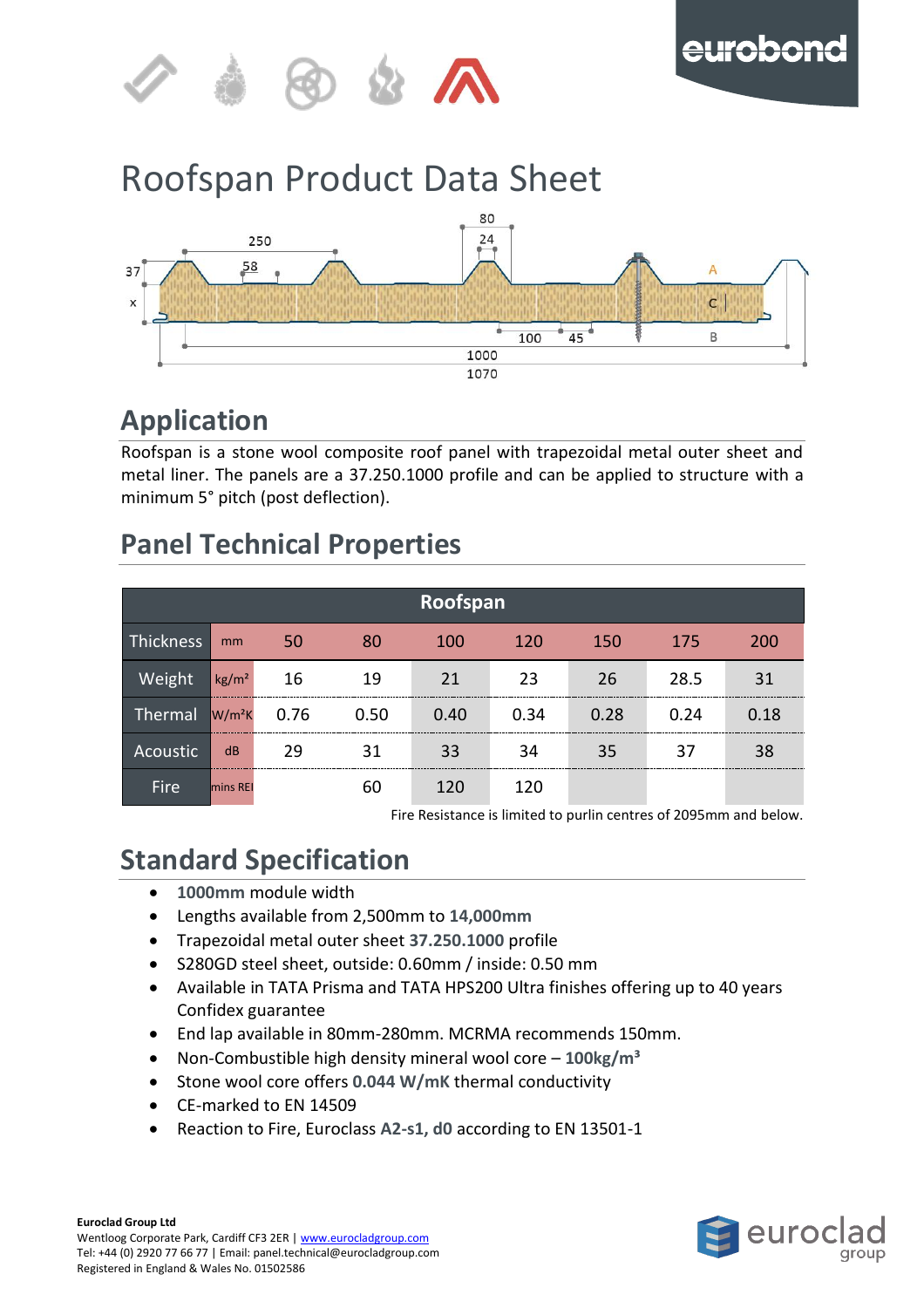

#### <span id="page-2-0"></span>u **Panel Performance**

#### <span id="page-2-1"></span> $\mathbf{H}$ **Spans to Pressures Loads**

| <b>Thickness</b> | 50 mm                    |                          | 80 mm  |                          | $100$ mm |                          | 120 mm                   |                          | 150 mm |                          | 175 mm |                              | 200 mm       |      |
|------------------|--------------------------|--------------------------|--------|--------------------------|----------|--------------------------|--------------------------|--------------------------|--------|--------------------------|--------|------------------------------|--------------|------|
| kN/m2            |                          | single multi             | single | multi                    |          | single multi             | single multi             |                          |        | single multi             |        | single multi                 | single multi |      |
| 0.50             | 3,75                     | 2,55                     | 5,00   | 3,95                     | 5,00     | 4,55                     | 4,80                     | 4,10                     | 5,00   | 4,85                     | 5,00   | 5,00                         | 5,00         | 5,00 |
| 0.75             | 2,75                     | 1,80                     | 3,55   | 2,70                     | 4,20     | 3,35                     | 3,35                     | 2,80                     | 4,03   | 3,50                     | 4,59   | 4,00                         | 5,00         | 4,50 |
| 1.00             | 2,20                     | 1,50                     | 2,80   | 2,10                     | 3,25     | 2,55                     | 2,60                     | 2,05                     | 3,13   | 2,65                     | 3,53   | 3,11                         | 3,95         | 3,50 |
| 1.25             | 1.90                     | $\overline{\phantom{a}}$ | 2,35   | 1,70                     | 2,70     | 2,05                     | 2,20                     | 1,65                     | 2,58   | 2,05                     | 2,89   | 2,46                         | 3,20         | 2,85 |
| 1.50             | 1,65                     | $\overline{\phantom{a}}$ | 2,05   | 1,50                     | 2,30     | 1,75                     | 1,90                     | 1,50                     | 2,20   | 1,73                     | 2,45   | 2,04                         | 2,75         | 2,35 |
| 1.75             | 1,50                     | $\overline{\phantom{a}}$ | 1,80   | -                        | 2,05     | 1,50                     | 1,70                     | $\overline{\phantom{a}}$ | 1,95   | $\overline{\phantom{0}}$ | 2,16   | 1,75                         | 2,40         | 2,00 |
| 2.00             | $\overline{\phantom{a}}$ | $\overline{\phantom{a}}$ | 1,65   | $\overline{\phantom{a}}$ | 1,85     | $\overline{\phantom{a}}$ | 1,55                     | $\overline{\phantom{a}}$ | 1,75   | $\qquad \qquad -$        | 1,91   | $\overline{\phantom{a}}$     | 2,15         | 1,75 |
| 2.25             | $\overline{\phantom{0}}$ | $\overline{\phantom{a}}$ | 1,55   | $\overline{\phantom{a}}$ | 1,70     | $\overline{\phantom{a}}$ | $\overline{\phantom{a}}$ | $\overline{\phantom{a}}$ | 1,60   | $\overline{\phantom{a}}$ | 1,76   | $\overline{\phantom{a}}$     | 1,95         | 1,55 |
| 2.50             |                          | $\overline{\phantom{a}}$ | ۰      | $\overline{\phantom{a}}$ | 1,55     |                          | $\overline{\phantom{a}}$ | $\overline{\phantom{0}}$ | 1,45   |                          | 1,61   | $\qquad \qquad \blacksquare$ | 1,75         | 1,40 |

#### <span id="page-2-2"></span>**Spans to Suction Loads**  $\overline{11}$

| <b>Thickness</b> | 50 mm  |                          | 80 mm  |       | 100 mm |       | 120 mm |              | 150 mm |              | 175 mm |       | 200 mm       |      |
|------------------|--------|--------------------------|--------|-------|--------|-------|--------|--------------|--------|--------------|--------|-------|--------------|------|
| kN/m2            | single | multi                    | single | multi | single | multi |        | single multi |        | single multi | single | multi | single multi |      |
| 0.50             | 5,00   | 5,00                     | 5,00   | 5,00  | 5,00   | 5,00  | 5,00   | 5,00         | 5,00   | 5,00         | 5,00   | 5,00  | 5,00         | 5,00 |
| 0.75             | 5,00   | 3,70                     | 5,00   | 4,70  | 5,00   | 5,00  | 5,00   | 5,00         | 5,00   | 5,00         | 5,00   | 5,00  | 5,00         | 5,00 |
| 1.00             | 3,70   | 2,75                     | 5,00   | 3,80  | 5,00   | 4,25  | 5,00   | 4,65         | 5,00   | 5,00         | 5,00   | 5,00  | 5,00         | 5,00 |
| 1.25             | 3,00   | 2,25                     | 4,45   | 3,25  | 5,00   | 3,70  | 4,30   | 3,75         | 5,00   | 4,55         | 5,00   | 4,93  | 5,00         | 5,00 |
| 1.50             | 2,50   | 1,80                     | 3,70   | 3,00  | 4,45   | 3,30  | 3,55   | 3,10         | 4,48   | 3,85         | 4,94   | 4,44  | 5,00         | 4,55 |
| 1.75             | 2.20   | 1,65                     | 3,20   | 2,45  | 3,80   | 3,00  | 3,05   | 2,60         | 3,80   | 3,25         | 4,46   | 3,86  | 5,00         | 4,00 |
| 2.00             | 2.00   | $\overline{\phantom{a}}$ | 2,80   | 2,15  | 3,35   | 2,65  | 2,70   | 2,25         | 3,30   | 2,83         | 3,88   | 3,34  | 4,40         | 3,45 |
| 2.25             | 1.85   | $\overline{\phantom{a}}$ | 2,55   | 1,90  | 3,00   | 2,35  | 2,40   | 2,00         | 2,95   | 2,50         | 3,40   | 2,91  | 3,85         | 3,05 |
| 2.50             | 1,70   |                          | 2,30   | 1,70  | 2,70   | 2,10  | 2,20   | 1,75         | 2,65   | 2,23         | 3,06   | 2,61  | 3,45         | 2,70 |

As shown above, the maximum span considered is 5000mm, and minimum purlin centres considered were 1500m.

For example, a 100mm thick panel with purlin centres at 1500mm would withstand a wind load of 1.75 kN/m<sup>2</sup> of pressure and over 2.50 kN/m<sup>2</sup> of suction pressure.



**Euroclad Group Ltd** Wentloog Corporate Park, Cardiff CF3 2ER [| www.eurocladgroup.com](http://www.eurocladgroup.com/) Tel: +44 (0) 2920 77 66 77 | Email: panel.technical@eurocladgroup.com Registered in England & Wales No. 01502586





eurobond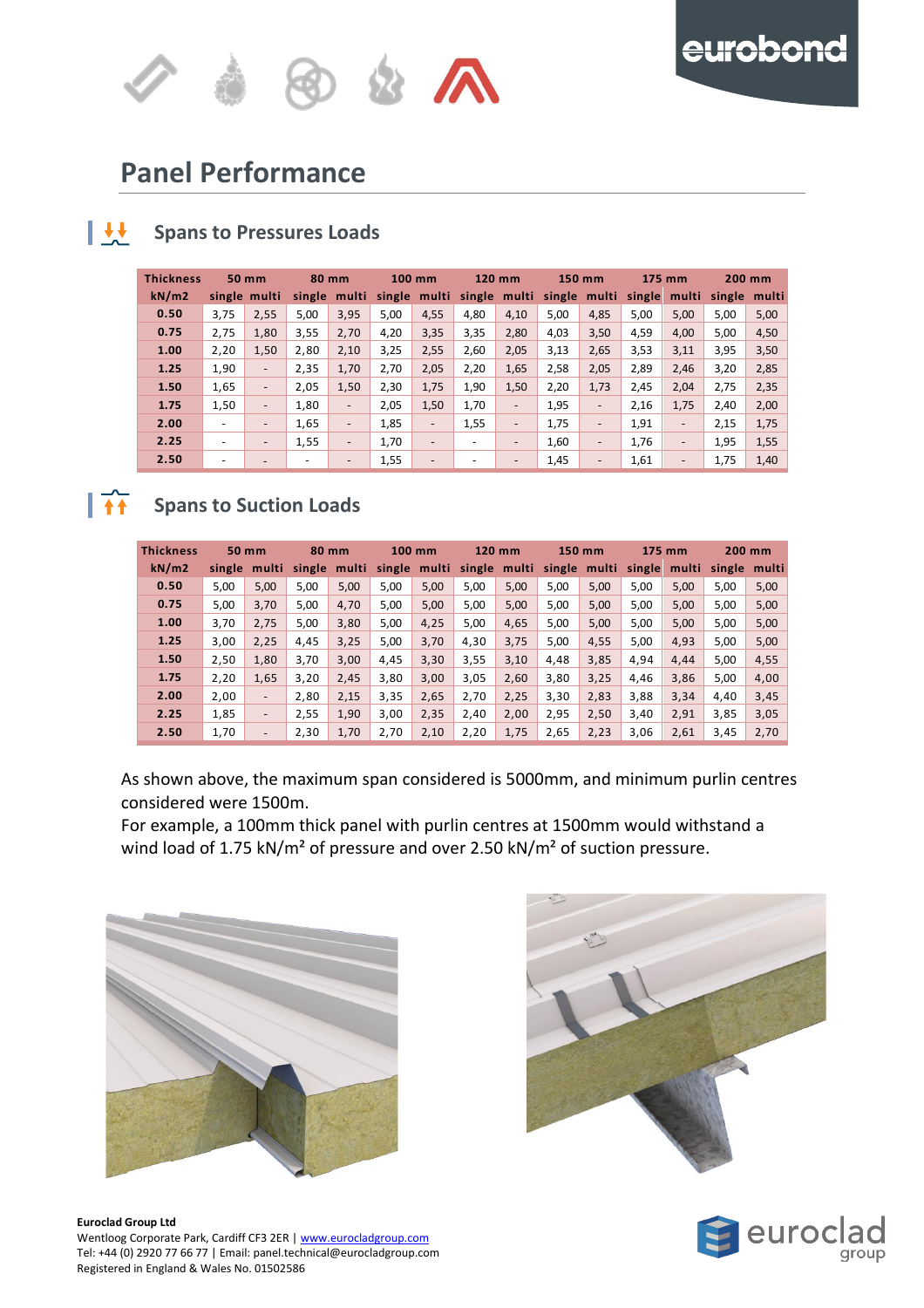



#### <span id="page-3-0"></span>u **Installation Method Statement**

- $\overline{\phantom{a}}$ • Scrape out the insulation from the end lap of the sheets and remove the plastic strip from the underside of the top sheet.
- e Remove the protective film from the liner side of the panel.
- .<br>I • Flip the panel using the Rotaboy to ensure that the 3 panel top sheet is facing up.
- Install scalloped flashing into end of panel and fix to the underside of the panel.
- Remove the protective film from the top sheet of the panel.
- Attach the Rotaboy to the panel and lift panel to attach safety strops.
- Ensure all air seals have been applied to the roof structure where applicable.
- Ensure that side lap seal and end lap seals if applicable have been applied to existing panel on roof.
- Lift the panel onto the roof, remove the safety strops and position the hollow corrugation so that it sits over the corrugation of the existing panel.
- Once correctly positioned lower the panel onto the WWW.VACLIFTING.CO.UK purlins which will cause the panel to rotate and engage the male/female joint on the liner side.
- Fix the panels in every crown using the specified fixing complete with storm washer (except on the leading edge filled corrugation).
- Remove the vacuum lifter.
- Stitch the side laps at 450mm centres.
- Stitch the end laps where applicable.
- Apply a continuous 6x5mm butyl tape along the filled corrugation on the edge of the sheet to form the air and weather seal.
- Apply 2 continuous runs of 6x5mm butyl tape following the top sheet profile across the panel module at 20mm and 70mm from the position of the cut edge of the sheet that will end lap onto the installed sheet.
- Apply a continuous run of 6x5mm butyl tape following the top sheet profile across the panel module at 30mm from the cut edge of the installed sheet.
- Repeat process as necessary ensuring that the installation sequence is followed.

**ROTA BOY** 







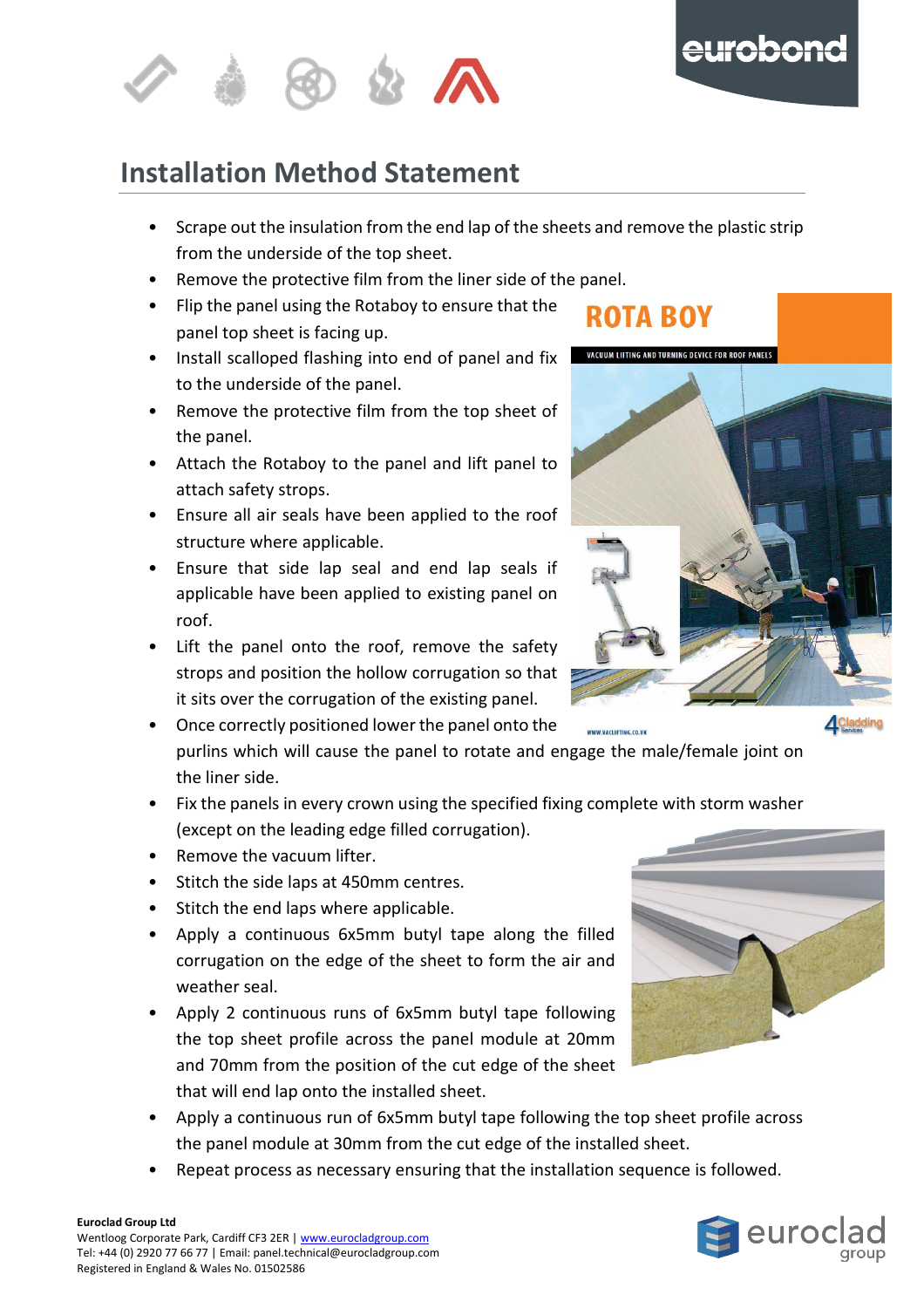



#### <span id="page-4-0"></span>u r **Typical Specification – NBS Style**

H43 Metal composite panel cladding/ covering p *To be read with Preliminaries/ General conditions.* a TYPES OF CLADDING/ COVERING SYSTEM

- 120 METAL COMPOSITE PANEL Euroclad Group Limited Roofspan
	- l Support structure: Purlin and support centres to be advised or approved by Eurobond. - Bearing width: 60mm.
		- Pitch: No pitch lower than 5 degrees post deflection. 0
	- Panels:
		- Manufacturer: Eurobond Laminates Limited. Product reference: Roofspan.
		- External facing material: 37mm Trapezoidal profile Colorcoat HPS200 Ultra, or Colorcoat Prisma. Substrate must be ZA275 Galvalloy hot-dip zinc coated steel to BS EN 10326. Metal thickness to be a nominal 0.7mm (including zinc). Finish: TATA Steel Prisma or HPS200 Ultra
			- Colour: External sheet colour, from the TATA Steel Prisma or HPS200 Ultra range.
		- Internal facing material: 0.5mm or 0.7mm TATA Steel Colorcoat. Finish: Various profiles available. Colour: RAL 9010.
	- Core insulation: Stone wool core.
	- Panel thickness: Ranging from 50mm to 200mm not including 37mm trapezoidal profile.
	- Accessories: As required to complete installation.
	- Primary fasteners: Stainless steel self drilling,
	- self tapping, high thread tek screw with 19mm washer.
		- Number and location of fasteners: Minimum of one fastener per crown, per fixing location, dependent upon wind loading.
	- End laps size (minimum): Available from 80mm to 280mm, but typically 150mm as set out by MCRMA.
	- Sealing laps.
		- End laps: Two rows of partially cross linked 6x5mm butyl rubber sealant.
		- Side laps: One row of partially cross linked 6x5mm butyl rubber sealant.
	- Stitching laps:
		- End laps: One per crown, 30mm up from edge.
		- Side laps: 450mm centres as per MCRMA guidelines.
	- Special features: Profiled closure flashings required at cut edge above gutter.

#### FIXING CLADDING/ COVERING

- 215 PAINTING STRUCTURE
	- Sequence: Paint outer surface of supporting structure before fixing cladding/ covering.
- 219 FASTENERS
	- Unspecified fasteners: Recommended for the purpose by the cladding/ covering manufacturer.
- 221 FITTINGS AND ACCESSORIES
	- Unspecified fittings and accessories: Recommended for the purpose by the cladding/ covering manufacturer.
- 223 PREVENTION OF ELECTROLYTIC ACTION
	- Isolating tape: Type recommended by cladding/ covering manufacturer.
		- Location: To contact surfaces of supports and sheets of dissimilar metals.

#### **Euroclad Group Ltd**

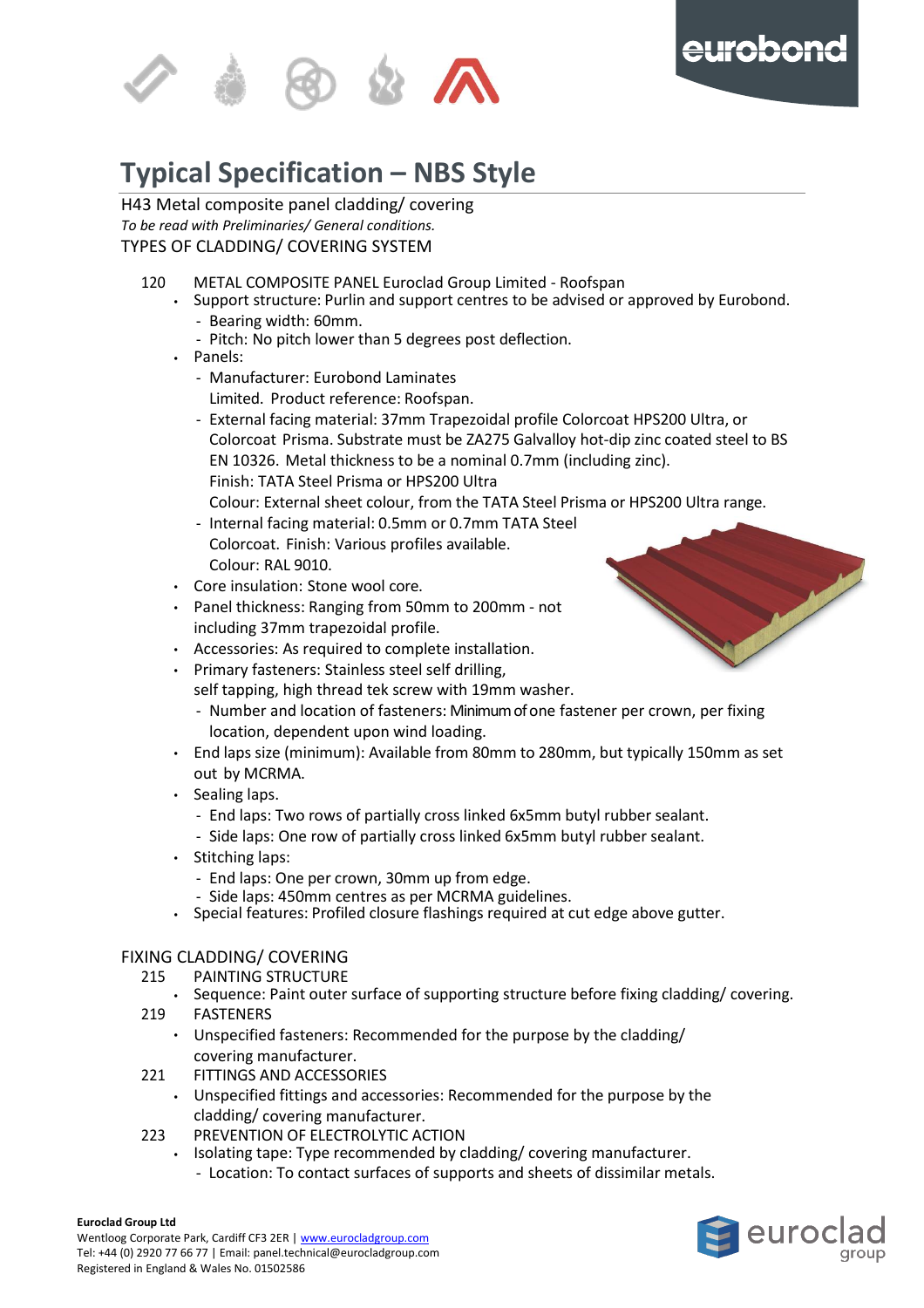



#### 275 CONTINUITY THERMAL INSULATION

- p Material: Stone wool minimum density 23kg/m3.
	- a Manufacturer: N/A.
		- Product reference: N/A.
- Recycled content: Contractor's choice.
- l Installation: Secure and continuous with cladding/ covering insulation. G

#### $\overline{\phantom{a}}$ 0 410 FIXING PANELS AND SHEETS GENERALLY

- Cut edges: Clean true.
- Penetrations: Openings to minimum size necessary.
- Edge reinforcement: Dependent on penetration Contact Eurobond.
- Orientation: Exposed joints of side laps away from prevailing wind unless shown otherwise on drawings.
- Panel and sheet ends, laps and raking cut edges: Fully supported and with fixings at top of lap.
- Fasteners: Drill holes. Position at regular intervals in straight lines, centred on support bearings.
	- Position of fasteners in oversized drilled holes: Central.
	- Fasteners torque: Sufficient to correctly compress washers.
- Debris: Remove dust and other foreign matter before finally fixing panel and sheets.
- Completion: Check fixings to ensure weathertightness and that panels and sheets are secure.
- Cut edges: Paint to match face finish.

#### 419 FIXING PLASTICS CLADDING/ COVERING

- Crown fixing: For panels/ sheets with a profile depth greater than 20 mm, support crowns at primary fasteners with profile fillers.
- Fastener holes: Sized in accordance with sheet manufacturer's recommendations.
- End laps between plastics sheets: Use two strips of sealant tape, one along each edge of lap.

#### 480 FLASHINGS/ TRIMS GENERALLY

- Lap joint treatment:
	- Vertical and sloping flashings/ trims: End laps to be same as for adjacent panels.
	- Horizontal flashings/ trims: End laps to be 150 mm, sealed and where possible arranged with laps away from prevailing wind.
- Method of fixing: To structure in conjunction with adjacent panels. Otherwise to panels. - Fasteners: Eurobond to advise recommended suppliers.
- 
- 550 SEALING EXTERNAL LAPS
	- Sealant tape: Types recommended by panel/ sheet manufacturer.
	- Position of tape: Below fixing positions in straight unbroken lines, parallel to and slightly back from edge of panel/ sheet.
	- Seal quality: Effective, continuous and not over compressed.
	- End laps: Sealant tape positions:
		- Single line tape: Immediately below line of fasteners.
		- Second line tape (where specified): Slightly set back from the edge of external sheet.
	- Side laps: Sealant tape positions:
		- Single line tape: Outside line of fasteners.



Wentloog Corporate Park, Cardiff CF3 2ER [| www.eurocladgroup.com](http://www.eurocladgroup.com/) Tel: +44 (0) 2920 77 66 77 | Email: panel.technical@eurocladgroup.com Registered in England & Wales No. 01502586